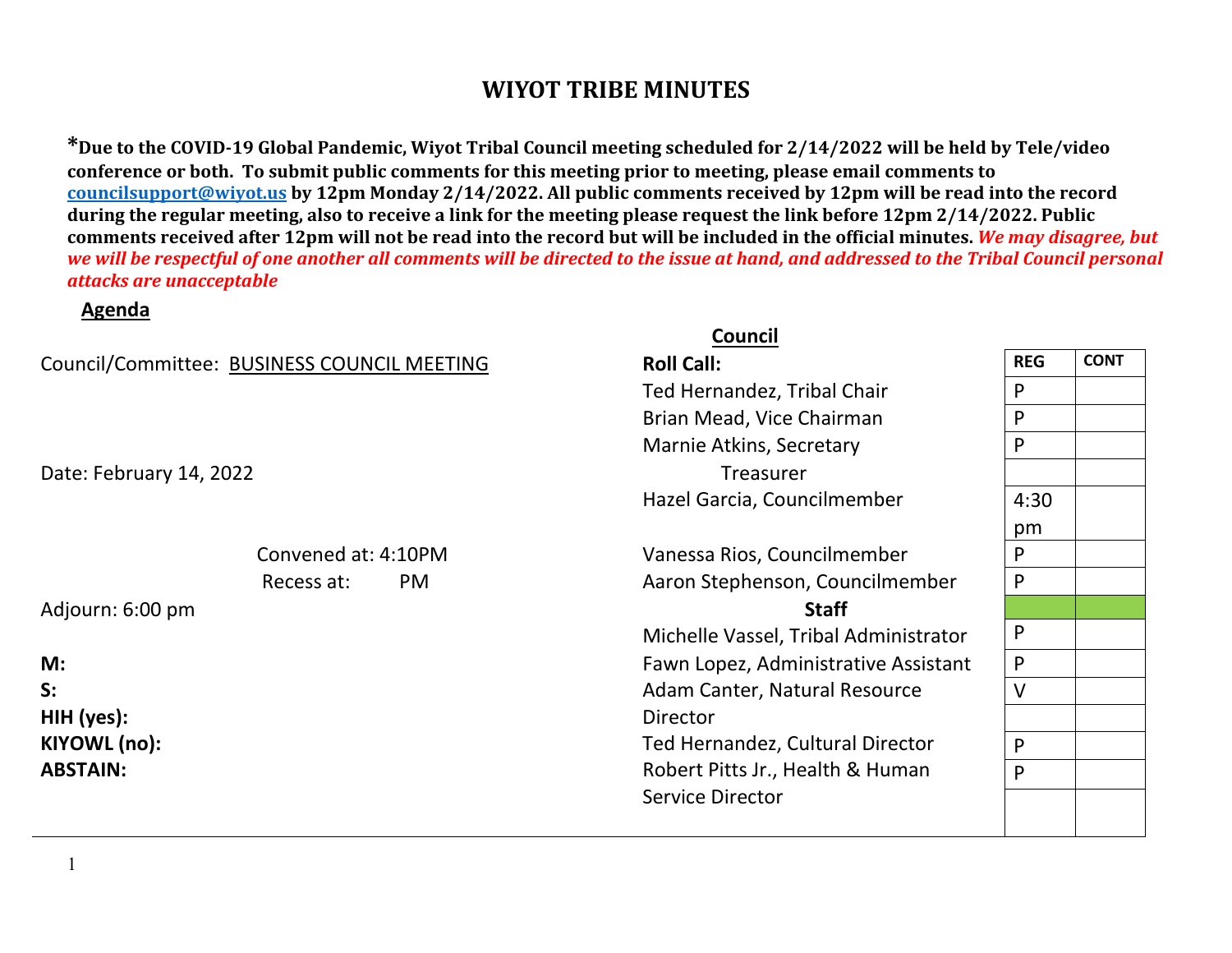#### Location: Wiyot Tribe 1000 Wiyot Drive Loleta, CA 95551

| <b>Moment of Silence:</b> |                                                                                                                                                                                                                                                  |                                                                                                            |                                  |
|---------------------------|--------------------------------------------------------------------------------------------------------------------------------------------------------------------------------------------------------------------------------------------------|------------------------------------------------------------------------------------------------------------|----------------------------------|
|                           | <b>SECTION / AGENDA ITEM</b>                                                                                                                                                                                                                     | <b>VOTE (IF ANY)</b>                                                                                       | <b>ACTION (IF ANY)</b>           |
| I.                        | <b>ROLL CALL</b>                                                                                                                                                                                                                                 |                                                                                                            |                                  |
| II.                       | <b>APPROVAL OF AGENDA</b>                                                                                                                                                                                                                        | <b>M: Marnie Atkins</b><br>S: Aaron<br>Stephenson<br>HIH (yes): $4$<br>KIYOWL (no): 0<br><b>ABSTAIN: 0</b> | Motion approved agenda           |
| III.                      | <b>CONSENT CALENDAR</b><br><b>Minutes</b><br><b>January 24, 2022</b><br>Phone Votes 01-22 & 02-22<br><b>Tribal Administrator Report</b><br><b>Natural Resources Report</b><br><b>Cultural Report</b><br><b>Health &amp; Human Service Report</b> | <b>M: Vanessa Rios</b><br><b>S: Marnie Atkins</b><br>HIH (yes): $4$<br>KIYOWL (no): 0<br><b>ABSTAIN: 0</b> | Motion approved consent calendar |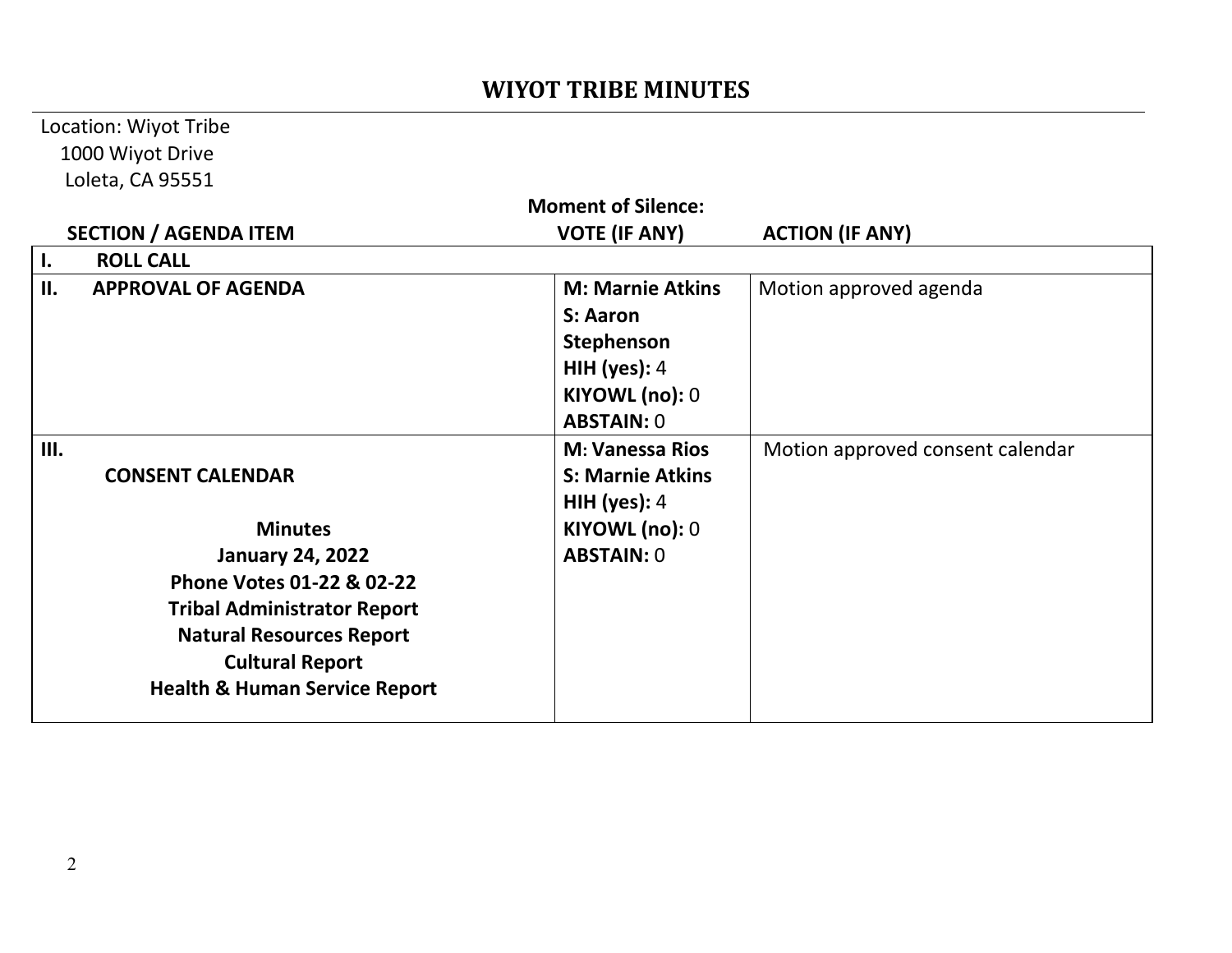#### *V. Rou Da'louy-PUBLIC FORUM (2-minute limit on presentations)*

**1. Madison Flynn-** Platform/Webinar hindering membership. Gatherings being held at Community center but can't attend Tribal Council meetings in person. Annual packets are just being put out along with ballots out for the Annual meeting and the Tribal Administrator is not here to speak with Tribal Members.

2. Hazel Garcia- Came forth regarding the incident that happen on February 13<sup>th</sup>, 2022, with Vincent DiMarzo, Matt Green and Aaron Stephenson. This is the second incident that Matt Green has been involved in against Aaron Stephenson. The first incident was involving Pueblo Guerrero & Aaron Stephenson. Matt Green held a gun to Pueblo Guerrero's head, Louie Bowie and Jacob Evenson who jumped Aaron Stephenson. Louie Bowie, Jacob Evenson and Matt Green are all non-tribal members who is being violent and causing harm to our community. The incident that happened on February 13<sup>th</sup>, Vincent DiMarzo & Matt Green attacked Aaron Stephenson with a golf club first, there is witness's who are willing to come forward.

**3.**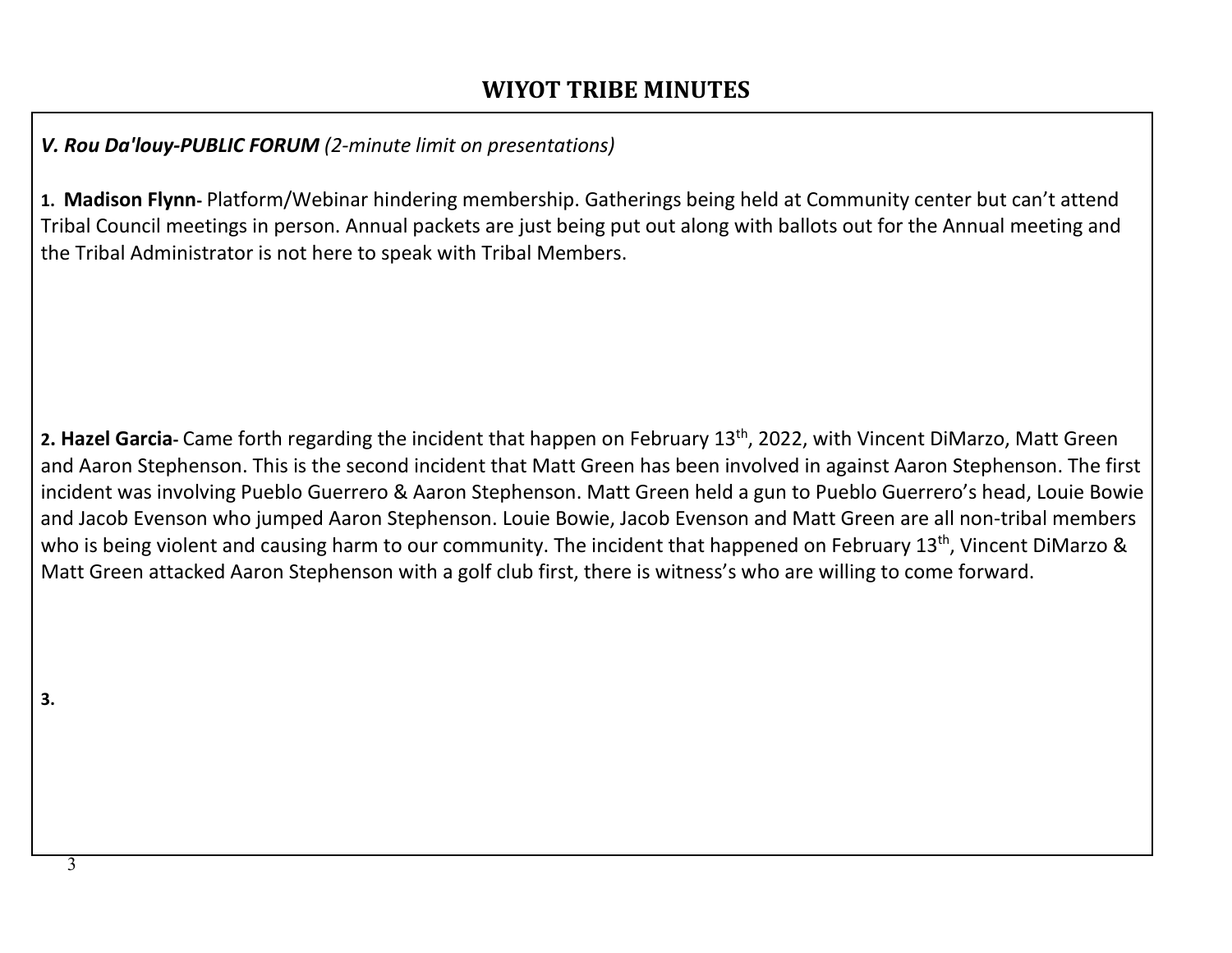| VI.<br><b>ACTION ITEMS</b>                                                                                                                                                                                                                                                                                                                                                                                                                                                                                                                                     | <b>VOTE (IF ANY)</b>                                                                            | <b>ACTION (IF ANY)</b>                                                                                                                                                                                    |
|----------------------------------------------------------------------------------------------------------------------------------------------------------------------------------------------------------------------------------------------------------------------------------------------------------------------------------------------------------------------------------------------------------------------------------------------------------------------------------------------------------------------------------------------------------------|-------------------------------------------------------------------------------------------------|-----------------------------------------------------------------------------------------------------------------------------------------------------------------------------------------------------------|
| 1. Title: Request to accept Fiscal Year 2022 Translational<br>Research in Public Health expanding the Public Health<br>Workforce within the Aging Network for Tribes Notice of<br><b>Award and adopt budget</b><br>Description: Expand the public health workforce to respond<br>to the needs of people with disabilities and older adults who<br>are disproportionately affected during emergencies and<br>disasters, such as the COVID-19 pandemic.<br>Cost: \$80,000 (award)<br>Funded by: Administration for Community Living<br>Sub. By: Robert Pitts Jr. | M: Aaron Stephenson<br>S: Vanessa Rios<br>HIH (yes): $5$<br>KIYOWL (no): 0<br><b>ABSTAIN: 0</b> | Motion approved Fiscal Year 2022<br><b>Translational Research in Public</b><br>Health expanding the Public Health<br>Workforce within the Aging Network<br>for Tribes Notice of Award and adopt<br>budget |
| 2. Title: Request to accept Office of Victims of Crime Fiscal<br>Year 2021 funding Tribal Victims Services Set-Aside and<br>adopt budget<br><b>Description: Additional funding for social work and</b><br>counseling services, the staffing for these functions, for<br>Wiyot Citizens and their families who are victims of crime.<br>Cost: \$372,817.00 (award)<br>Funded by: Office of Victims of Crime<br>Sub. By: Robert Pitts Jr.                                                                                                                        | M: Brian Mead<br>S: Aaron Stephenson<br>HIH (yes): $5$<br>KIYOWL (no): 0<br><b>ABSTAIN: 0</b>   | Motion approved Office of Victims of<br>Crime Fiscal Year 2021 funding Tribal<br>Victims Services Set-Aside and adopt<br>budget                                                                           |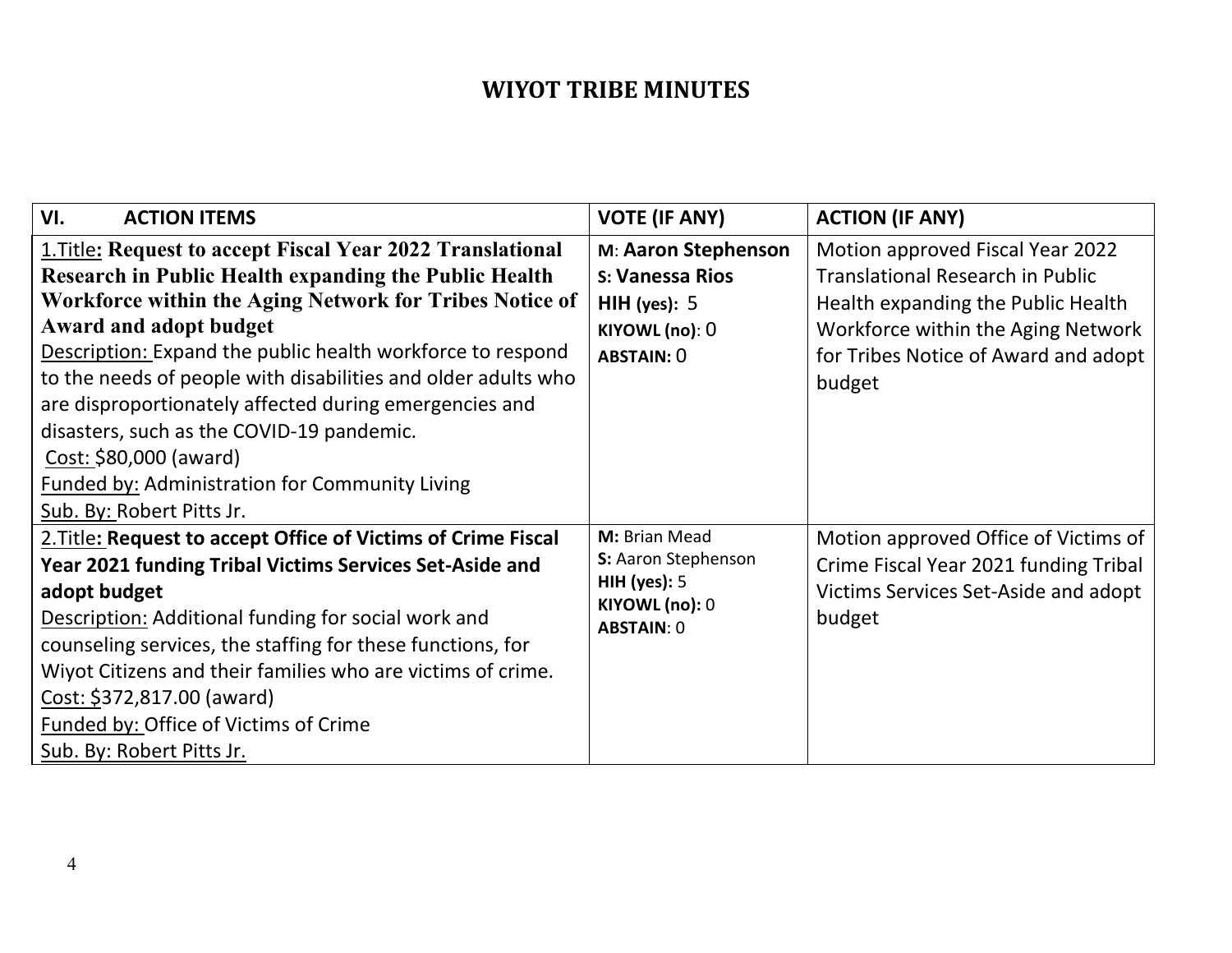| 3. Title: Request to approve Resolution 22-02<br><b>Description: ANA Native American Language Preservation &amp;</b><br><b>Maintenance Grant</b><br>Cost: \$900,000.00 with a cost share to the Tribe of<br>\$200,000.00<br>Funded by:<br>Sub. By: Michelle Vassel<br>4. Title: Request to approve Resolution 22-03 | M: Hazel Garcia<br>S: Vanessa Rios<br>$HH$ (yes): 5<br>KIYOWL (no): 0<br><b>ABSTAIN: 0</b><br>M: Aaron Stephenson | Motion approved Resolution 22-02<br><b>ANA Native American Language</b><br><b>Preservation &amp; Maintenance Grant</b><br>Motion approved Resolution 22-03 |
|---------------------------------------------------------------------------------------------------------------------------------------------------------------------------------------------------------------------------------------------------------------------------------------------------------------------|-------------------------------------------------------------------------------------------------------------------|------------------------------------------------------------------------------------------------------------------------------------------------------------|
| Description: NPS NAGPRA Consultation/Documentation<br><b>Grant Proposal</b><br><u>Cost: \$</u><br>Funded by:<br>Sub. By: Michelle Vassel                                                                                                                                                                            | S: Hazel Garcia<br>HIH (yes): $5$<br>KIYOWL (no): 0<br><b>ABSTAIN: 0</b>                                          | <b>NPS NAGPRA</b><br><b>Consultation/Documentation Grant</b><br>Proposal                                                                                   |
| 5. Title: Request to approve Resolution 22-04<br>Description: BIA Living Language Grant Proposal and<br>Resolution<br>Cost: \$200,000.00 (If awarded)<br>Funded by:<br>Sub. By: Michelle Vassel                                                                                                                     | M: Brian Mead<br>S: Hazel Garcia<br>HIH (yes): $4$<br>KIYOWL (no): 0<br><b>ABSTAIN: 1</b><br><b>Marnie Atkins</b> | Motion approved Resolution 22-04<br><b>BIA Living Language Grant Proposal</b><br>and Resolution                                                            |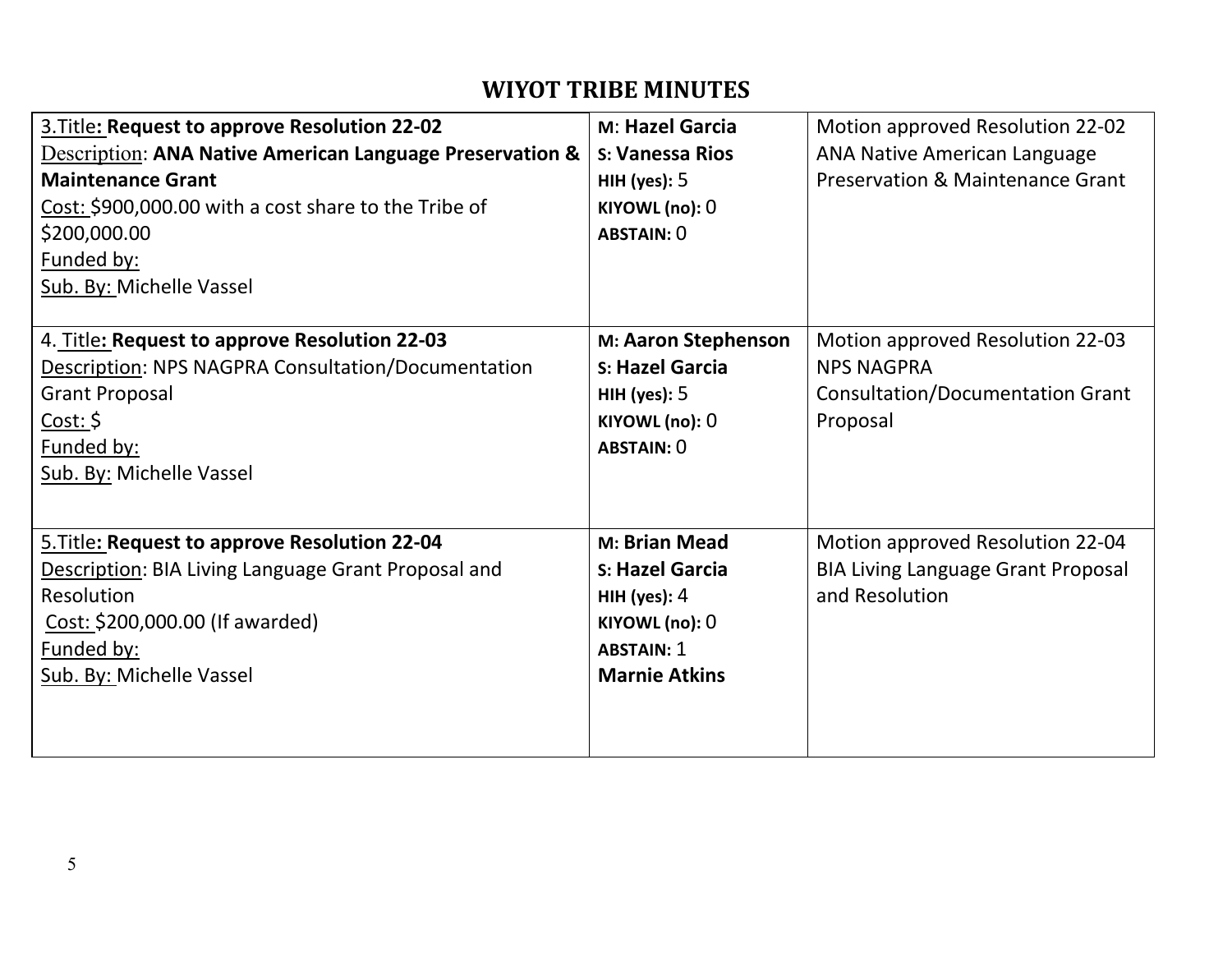| 6. Title: Request to Accept 2021 Bureau of Indian Affairs           | M: Marnie Atkins           | Motion approved 2021 Bureau of           |
|---------------------------------------------------------------------|----------------------------|------------------------------------------|
| <b>Attorney Fees Award and adopt Budget</b>                         | <b>S: Vanessa Rios</b>     | Indian Affairs Attorney Fees Award       |
| <b>Description: Attorney Fees associated with "Legal assistance</b> | $HH$ (yes): 5              | and adopt Budget                         |
| for restoration of the Eel River, protection of Tribal water        | KIYOWL (no): 0             |                                          |
| rights; and support of sustainable salmon populations."             | <b>ABSTAIN: 0</b>          |                                          |
| Cost: \$50,000.00 (award)                                           |                            |                                          |
| Funded by: Bureau of Indian Affairs                                 |                            |                                          |
| Sub. By Michelle Vassel                                             |                            |                                          |
| 7. Title: Request to approve Resolution 22-05                       | M: Marie Atkins            | <b>Council approved Resolution 22-05</b> |
| Description: Submission of 2022 Bureau of Indian Affairs            | s: Aaron Stephenson        | submission of 2022 Bureau of Indian      |
| <b>Attorney Fees</b>                                                | HIH (yes): $5$             | <b>Affairs Attorney fees</b>             |
| $Cost: \frac{6}{5} N/A$                                             | KIYOWL (no): 0             |                                          |
| Funded by: N/A                                                      | <b>ABSTAIN: 0</b>          |                                          |
| Sub. By: Michelle Vassel                                            |                            |                                          |
| 8. Title: Request to Adopt Ordinance 17-22                          | M:                         | <b>Tabled to next Tribal Council</b>     |
| Description: This Ordinance is to establish policy to               | S:                         | meeting 3/14/2022                        |
| determine legal responsibility for defamatory statements            | HIH (yes):<br>KIYOWL (no): |                                          |
| made in violation of this Ordinance against a person and to         | <b>ABSTAIN:</b>            |                                          |
| determine the damages arising out of those defamatory               |                            |                                          |
| statements.                                                         |                            |                                          |
| <u>Cost: \$ N/A</u>                                                 |                            |                                          |
| Funded by: N/A                                                      |                            |                                          |
| Sub. By: Michelle Vassel                                            |                            |                                          |
|                                                                     |                            |                                          |
|                                                                     |                            |                                          |
|                                                                     |                            |                                          |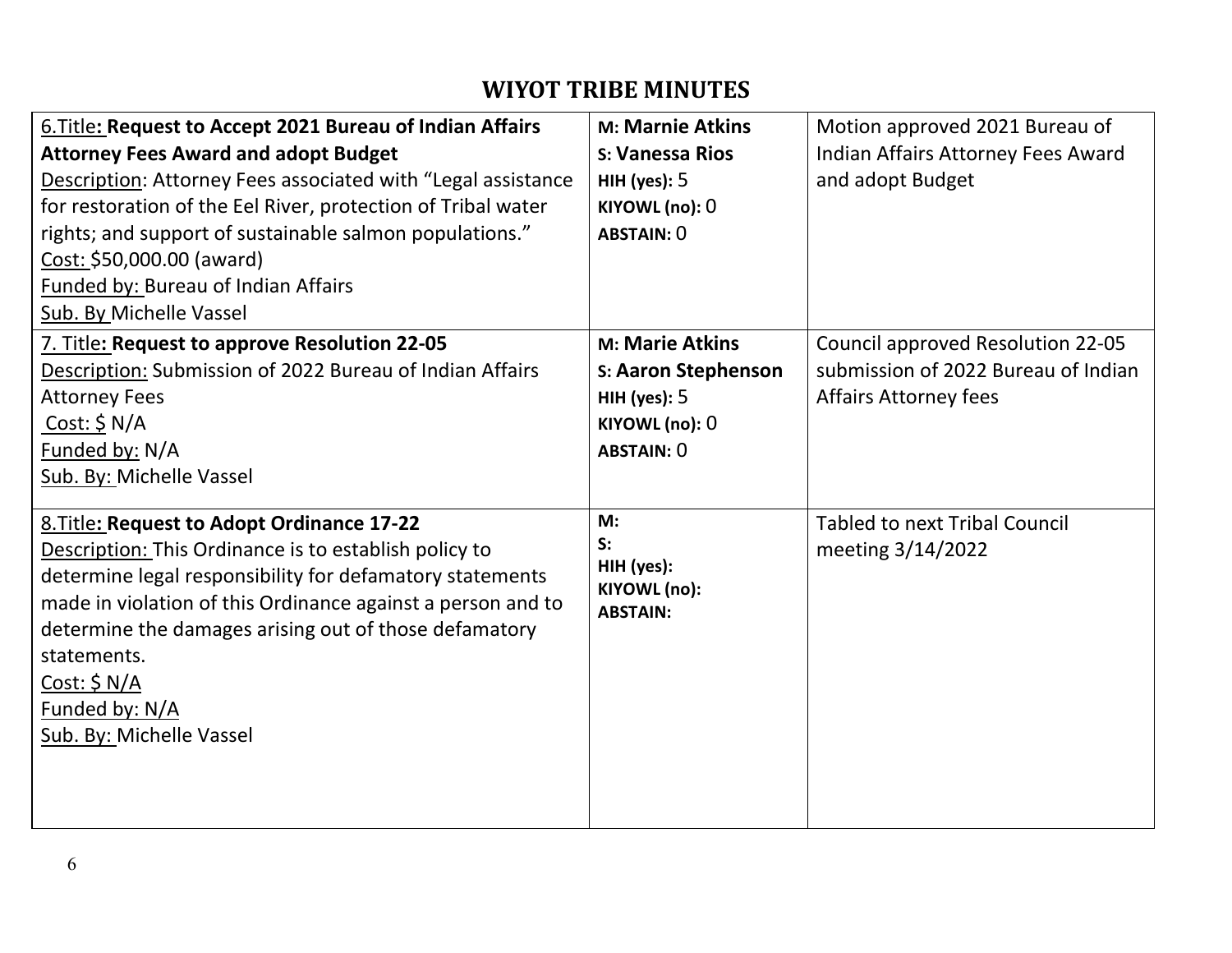| VII.<br><b>Closed Session</b>                                                                       | <b>VOTE (IF ANY)</b>                                         | <b>ACTION (IF ANY)</b> |
|-----------------------------------------------------------------------------------------------------|--------------------------------------------------------------|------------------------|
| 1. Title: Housing<br>Description: Housing<br>Cost:<br>Funded by:<br>Sub. By: Michelle Vassel        | M:<br>S:<br>HIH (yes):<br>KIYOWL (no):<br><b>ABSTAIN:</b>    |                        |
| 2. Title: Housing<br><b>Description: Housing</b><br>Cost:<br>Funded by:<br>Sub. By: Michelle Vassel | M:<br>$S$ :<br>HIH (yes):<br>KIYOWL (no):<br><b>ABSTAIN:</b> |                        |
| 3. Title: Housing<br><b>Description: Housing</b><br>Cost:<br>Funded by:<br>Sub. By: Michelle        | M:<br>S:<br>HIH (yes):<br>KIYOWL (no):<br><b>ABSTAIN:</b>    |                        |
| 4. Title: Housing<br><b>Description: Housing</b><br>Cost:<br>Funded by:<br>Sub. By:                 | M:<br>$S$ :<br>HIH (yes):<br>KIYOWL (no):<br><b>ABSTAIN:</b> |                        |